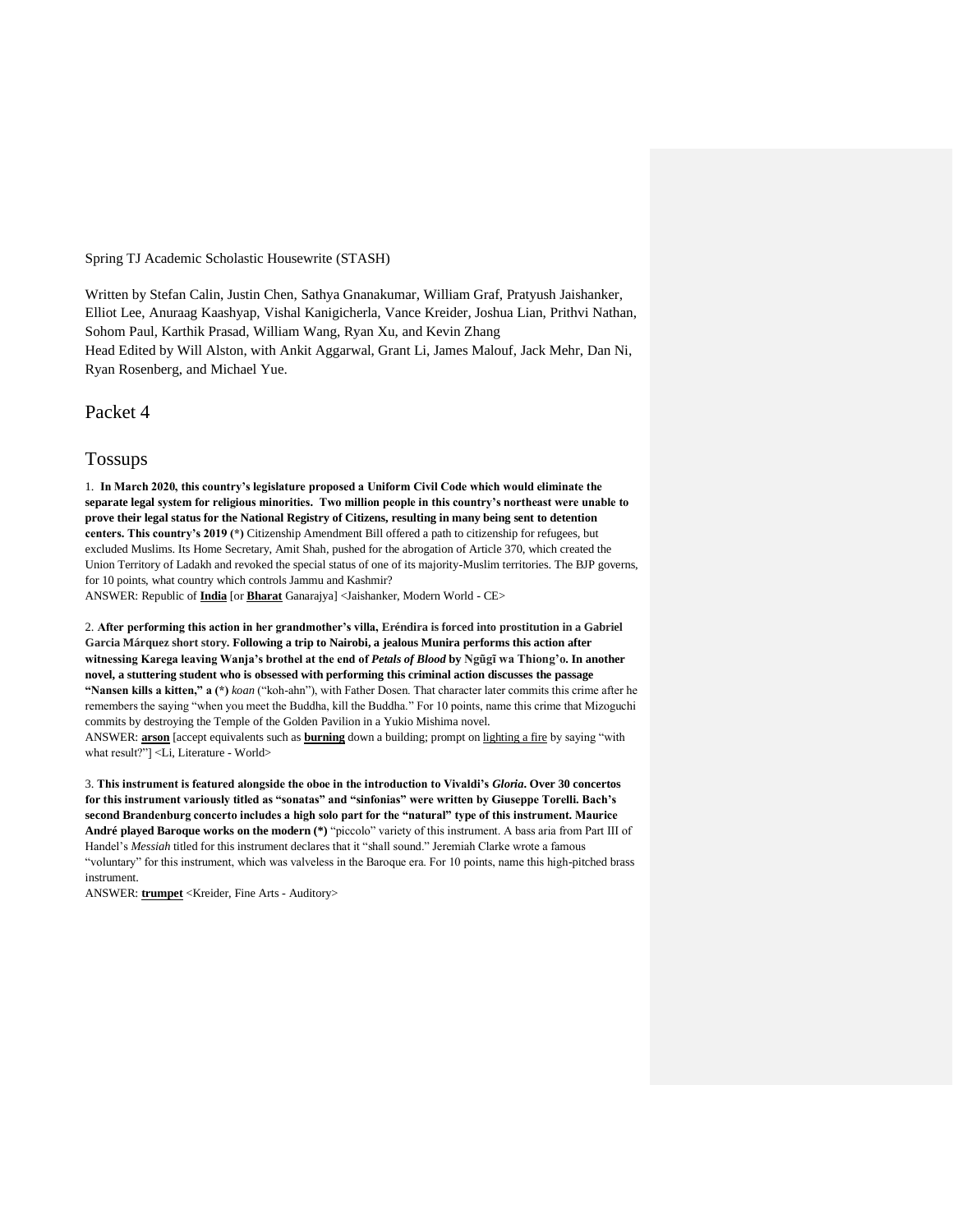4. **The first chapter of Michel Foucault's** *Discipline and Punish* **describes the public execution of a man who attempted to kill this ruler, named Robert-François Damiens ("roh-BARE frahn-SWAH dah-MYEN"). Both the Pontallec ("pohn-tah-YEK") conspiracy and the earlier Cellamare ("chell-ah-MAH-ray") conspiracy, cooked up by Spain's Cardinal Alberoni, targeted this ruler's regent Philippe of Orleans. For a time, his finance minister was the incompetent Scottish economist John Law, whose policies caused the (\*)** Mississippi Bubble. This ruler employed the painter François Boucher, who painted several portraits of his mistress Madame de Pompadour. His armies lost control of Canada during the Seven Years War. For 10 points, name this Bourbon king of France, the successor of the "Sun King".

ANSWER: **Louis XV** [prompt on Louis] <Kaashyap, History - European>

5. **The maximum number of values used in a greedy algorithm for this process, which performs it using adversarial ordering, is the Grundy number. Features with odd cycles are exceptions to Brooks' theorem about this procedure which was extended by Vadim Vizing, who showed that it only requires one more value than the maximum degree. Tait proved that this task is equivalent to the statement that no snark is (\*)** planar. Kempe chains were used in an incorrect proof for a theorem about this procedure which was later proven in 1976 by Appel and Haken, who exhaustively checked 1,936 cases using a computer. For 10 points, name this process of assigning vertices which, for a planar graph, only requires four of the namesake labels.

ANSWER: graph **color**ing [accept *k*-**color**ing or four-**color**ing; accept **color**ing a map; accept edge **color**ing or total **color**ing] <Calin, Science - Math>

6. **In a novel by this author, Pedro Orce develops the ability to sense earthquakes and is accompanied on a journey by a man who is followed by starlings. While scavenging in a supermarket, a woman created by this author encounters a man with glass in his foot and is followed by a dog who licks her tears. The title alternate personality gives up practicing medicine after his creator dies in this author's novel** *The (\*) Year of the Death of Ricardo Reis*. A novel by this man ends with the King of Ward Three being stabbed by the Doctor's Wife, who is the only person that can still see after an unexplained epidemic causes everyone to lose their vision. For 10 points, name this Portuguese author of *Blindness*.

ANSWER: José de Sousa **Saramago** <Zhang, Literature - European>

7. **Park et al. found that a di-lysine motif on CDC42 causes interference with transport from this organelle in VSV glycoprotein. Coronaviruses undergo budding and assembly in an intermediate compartment during transport to this organelle. Brefeldin A can prevent transport** *to* **this organelle by interfering with Arf1p, which occurs through a compartment called the (\*)** vesicular tubular cluster. Luminal proteins with KDEL retention motifs prevent transport to this organelle and COPII protein coats vesicles on their way to its cis face from the endoplasmic reticulum. This organelle is made of stacks of flattened discs called cisternae. For 10 points, identify this organelle named for an Italian that packages precursor proteins into membrane bound vesicles. ANSWER: **Golgi** apparatus [or **Golgi** body] <Kanigicherla, Science - Biology>

8. **G. Edward White examined this legal concept's conceptualization and change in the backdrop of professional growth in an "intellectual history" of it in America. Influential cases in this field of law include**  *Palsgraf v. Long Island Railroad Co.* **and the Scottish case** *Donoghue v. Stevenson***. One of this field of law's central concepts is the difference between strict and fault liability, in which case actions need to be justified as reasonable. These types of transgressions, which commonly include (\*)** negligence cases, are the most common type of civil suits. For 10 points, identify this prominent term of legal theory, which deals with a canonical namesake set of "wrongs", such as injury or assault, that don't have to be prosecuted criminally. ANSWER: **tort** law [accept **tort** suits; **tort** theory; be lenient and prompt on civil law until "civil" is mentioned; do not accept or prompt on "criminal law"] <Lee, Thought - Social Science>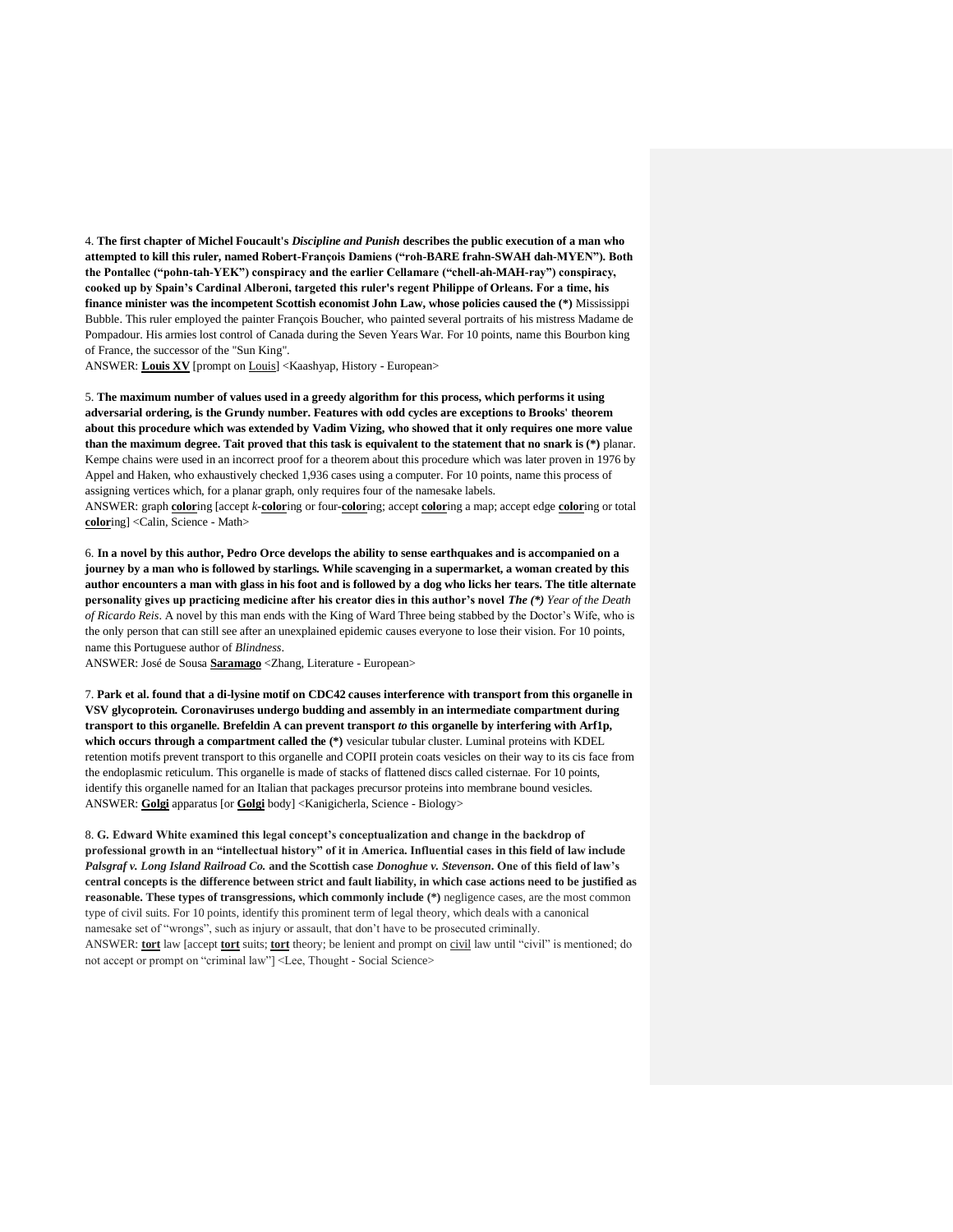9. **After leading this tribe against the Overmountain men during the American Revolution, the warrior Pathkiller sided with Dragging Canoe in a conflict against the US government. After leading troops at the Battle of Pea Ridge, a member of this tribe became the last Confederate general to surrender. That member of this tribe, Stand Watie, survived an assassination attempt that killed Major Ridge and (\*)** Elias Boudinot, the editor of the newspaper The Phoenix. John Ross ordered the killing of the "treaty party" who signed the Treaty of New Echota which ceded this tribe's land. Andrew Jackson forcibly removed, for 10 points, what Native American tribe that underwent the Trail of Tears? ANSWER: **Cherokee** <Wang, History - American>

10. **Since only a man can perform this action under Jewish** *halakha* **law, women who desire this action but cannot do it are called** *agunah***. One form of this action in Islam is called** *khul* **and necessitates a repayment that may be no more than a previously paid amount called a** *mahr***. Also in Islam, after a certain relative's death or performing this action, a woman must observe a waiting period called** *iddah***. In 2017, the (\*)** Indian Supreme Court banned a variety of this action which is initiated by saying the word *talaq* three times. The National Organization of Women allied with the Catholic Church to oppose "no-fault" laws regarding this practice. For 10 points, name this action of ending a legally valid marriage.

ANSWER: **divorce** [accept no-fault **divorce**; prompt on ending marriage; do not accept or prompt on "annulment"] <Prasad, Beliefs - Religion>

11. **This author wrote to John Hamilton Reynolds that he had "never liked stubble fields so much as now" and wrote a poem on the subject describing "hedge crickets" that "sing" and "gathering swallows" that "twitter in the skies". In another poem, this author analogizes "fancy" to a "deceiving elf" who "cannot cheat so well/as she is fam'd to do". This author asks "Where are the songs of spring?" in a poem titled for a** (\*) "season of mists and mellow fruitiness". This author of "To Autumn" concludes a poem about a "light-winged Dryad of the trees" by asking the question "Do I wake or Do I sleep?" For 10 points, name this English Romantic author who wrote "Ode to a Nightingale."

ANSWER: John **Keats** <Chen, Literature - British>

12. **A god depicted as one of these animals leaping at the sun has a name meaning "heart of the mountain." In one story, these animals devour the world's population of acorn-eating giants after their leader is cast out of his role as sun god. Features of these animals are blended with humans in cleft-headed sculptures with almond-shaped eyes, thought to depict shapeshifting** *naguals***. Experienced men honored by being named for these creatures were promoted to (\*)** eagle knights after taking a sufficient number of captives. That culture venerated these animals as the primary aspect of the devious "smoking mirror" god Tezcatlipoca. For 10 points, name these fierce felines, a recurring motif in Aztec legends.

ANSWER: **jaguars** [accept **jaguar** warriors; accept **ocelots** or **ocelotl**; prompt on "cats" or "felines"] <Calin, Belief - Belief - Mythology>

13. **In 2018, the MAIUS-1 project successfully created one of these substances aboard a falling space rocket. These substances can "mend" variations in their density over a characteristic scale called the "healing length." These substances can be created via tuning the strength of magnetic Feshbach ("FESH-bock") resonances in a gas of naturally attracting atoms. They can also be created by using (\*)** lasers to drastically reduce the momentum of atoms such as strontium. Eric Cornell and Carl Wieman won the Nobel Prize in Physics for creating the first of these substances using rubidium atoms at temperatures of near absolute zero. For 10 points, name these substances consisting of supercooled atoms with integer spin.

ANSWER: **Bose-Einstein condensate**s [or **BEC**s; prompt on condensates] <Calin, Science - Physics>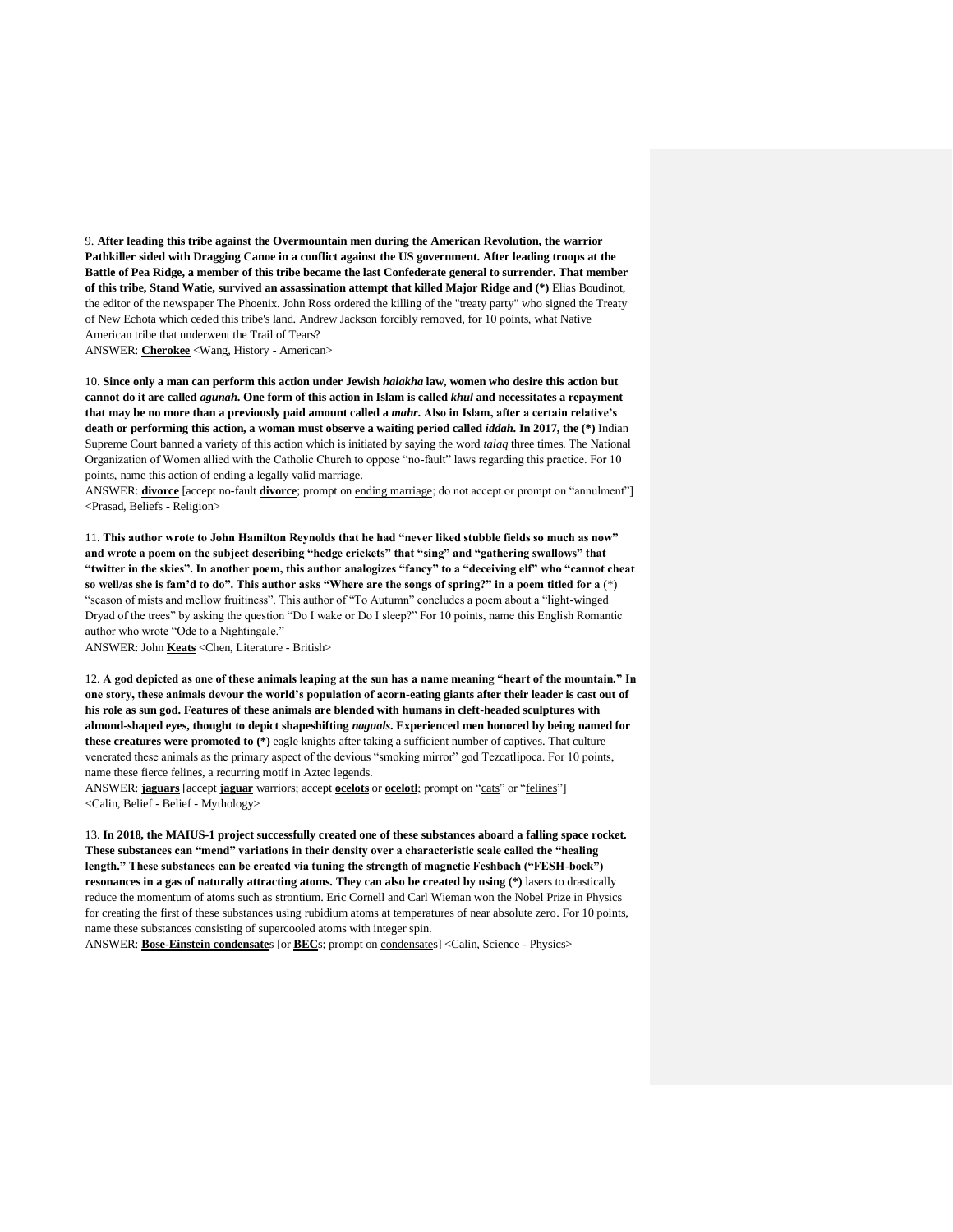14. **Two different shades of this color appear in a painting exemplifying the "transformation of the zero of form" which shows a quadrilateral tilted at a slight angle. A Lithuanian flag appears behind a burning house in a painting titled for this color whose bottom-right shows a bearded man in green carrying a sack. This is the [emphasize]** *first* **title color of a propaganda poster by El Lissitzky in which it is metaphorically "beaten" by a (\*)** red wedge. The phrase "ich bin Jude" ("eesh been YOO-duh") and a burning synagogue appear in a painting titled for this color that depicts Jesus on the cross in the center. For 10 points, give this non-yellow color which names a crucifixion by Marc Chagall.

ANSWER: **white** [accept *White Crucifixion*] <Kanigicherla, Fine Arts - Visual>

15. **A book titled for this phenomenon ponders its origins with an anecdote in which the author rocks in time with a Vivaldi concerto, seeing a "visual metronome" in the trees. That book, which introduced the notion of the "Cartesian theater," described this phenomenon using a "multiple drafts model" theory. David Chalmers argued against reductionist and physicalist theories of this phenomenon by postulating a being which (\*)** lacks it. called a "philosophical zombie." This phenomenon is often divided into individual units of experience called qualia. Daniel Dennett and others have studied the "hard problem" of, for 10 points, what phenomenon, which is a being's awareness of its own existence?

ANSWER: **consciousness** [prompt on mind; prompt on self-awareness before mention] (The first work mentioned is *Consciousness Explained*) <Lee, Thought - Philosophy>

16. **While serving as a colonial administrator for this European country, a writer described atrocities he witnessed using a pen name meaning "I have suffered much." This country adopted the "ethical policy" for one of its colonies in 1901, replacing the earlier Cultivation System, which was criticized in a novel published under the name "Multatuli". This country withdrew from Formosa after being defeated by Koxinga, and it introduced technology known as (\*)** *rangaku* through its control of Dejima. The novel *Max Haavelar* criticized the conditions on coffee plantations in one of this country's colonies, which was ruled from Batavia. For 10 points, name this country whose East India Company colonized Sri Lanka and Indonesia.

ANSWER: Kingdom of the **Netherlands** [accept **Dutch** Republic; accept United Provinces of the **Netherlands**; accept Kingdom of **Holland**; accept Koninkrijk der **Nederlanden**; accept Republiek der Zeven Verenigde **Nederlanden**; accept Koningrijk **Holland**; accept **Dutch** East India Company; accept **V**ereenigde **O**ostindische **C**ompagnie] <Kaashyap, History - Misc>

17. **In this play, a character laments that a man has to "cower in his boots" before mocking a prize of steak knives. A character in this play pretends that he has to go to his wife's birthday party in Kenilworth to avoid talking to a client. In this play, a character monologues about the smell of train compartments at a bar and complains about working with people named "Patel." A man in this play is devastated to learn that (\*)** Bruce and Harriet Nyborg are broke "deadbeats" before being questioned by the policeman Baylen after berating the office manager Williamson for lying about a cashed check. Ricky Roma watches Shelley "The Machine" Levine get turned in for stealing valuable leads in, for 10 points, what play about real estate agents by David Mamet? ANSWER: *Glengarry Glen Ross* <Li, Literature - American>

18. **This quantity is computed in an atoms-in-molecules method called Hirshfeld partitioning, and it is also calculated in a grid-based method called CHELPG. In Mulliken population analysis, this quantity for an atom is set equal to** *Z* **minus a "GAP" matrix. The increase in this quantity around an electron withdrawing group is the basis for the inductive effect. Electrostatic (\*)** potential maps use a color gradient between red and blue to represent the distribution of this quantity in molecules. This quantity's distribution across bonds with differing electronegativities is usually represented with a lowercase delta plus or delta minus in its partial form. For 10 points, name this quantity caused by the distribution of electron density in polar bonds. ANSWER: partial **charge** [or atomic **charge**; or **charge density**; accept **electron density** or **polarity** before mention] <Calin, Science - Chemistry>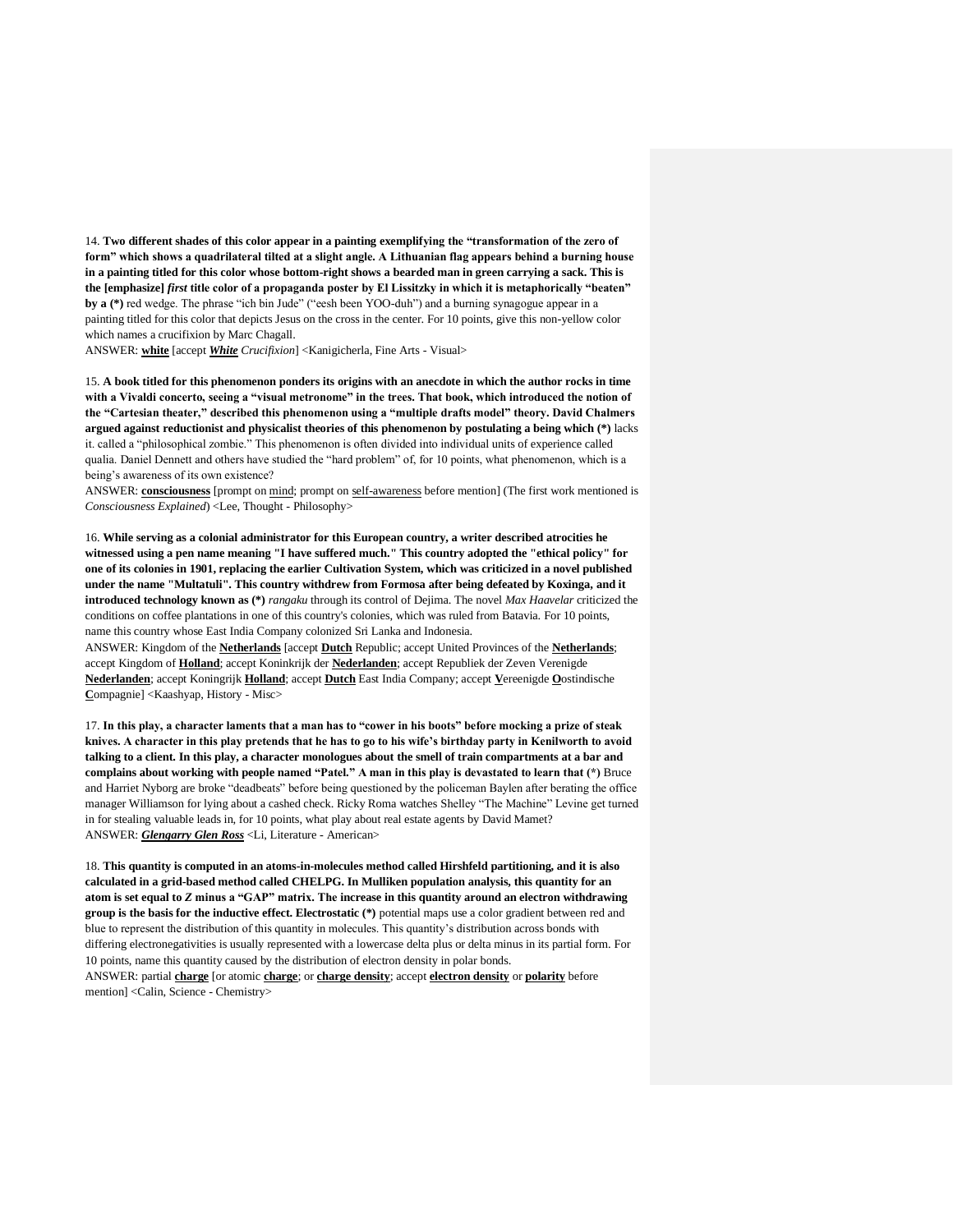19. **One of this artist's works is dedicated to Evelyn Haas, and was inspired by another artist he met with during one of his ventures to compile illustrations for a Mary Austin book. This man met Paul Strand during his documentation of Taos Pueblo culture, and he later founded a group developed from the John Reed Club with the help of Imogen Cunningham and Edward (\*)** Weston. The Hurter and Driffield actinograph inspired a system developed by this artist and Fred Archer which rated levels of exposure and brightness. This artist was one of the creators of the Zone System and founded f/64 ("f-stop-64"). For 10 points, name this photographer who captured such natural scenes in Yosemite as *Moon over Half Dome*. ANSWER: Ansel **Adams** <Kanigicherla, Fine Arts - Other>

20. **Early in his political career, this leader published a newspaper called "The Reconciler". This world leader was falsely accused of forcing Rawson Macharia to drink human blood in a trial that claimed he was a member of the Kapenguria Six. While studying at the London School of Economics, this world leader controversially defended female genital mutilation in an (\*)** anthropological study of his country's people. This leader of the Mau Mau Rebellion was survived by his wife "Mama Ngina" and succeeded by his Vice President Daniel arap Moi. Bronislaw Malinowski wrote the introduction to this man's book *Facing Mount Kenya*. For 10 points, name this Kikuyu Pan-Africanist who served as the first president of Kenya. ANSWER: Jomo **Kenyatta** <Lee, History - World>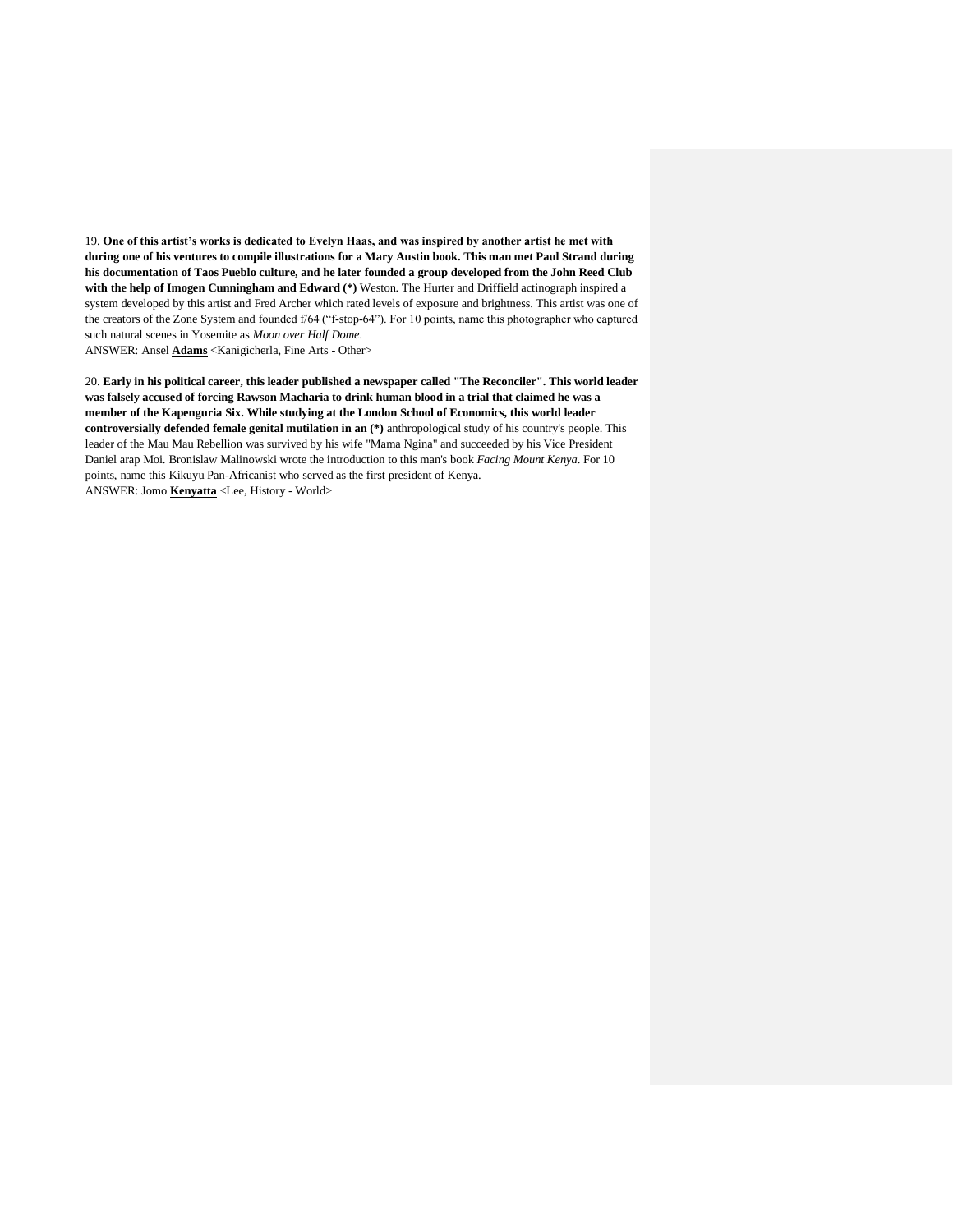# Bonuses

1. For 10 points each, answer the following about the physics of wind turbines:

[10] Turbines may be covered with physical vapor deposition coatings to reduce the coefficient of this phenomenon for their parts, improving efficiency. This non-conservative force has "static" and "kinetic" forms.

ANSWER: **friction** [accept coefficient of **friction**]

[10] Using this electromagnetic equation, the vortex sheet behind the blade in a wind turbine can be represented with a lifting line in Prandtl's model. This equation is the linear analogue of Ampere's law and describes the magnetic field generated by an electric current.

ANSWER: **Biot–Savart** ("bee-OH suh-VAR") law [or law of **Biot** and **Savart**]

[10] Betz's law puts an upper limit on the efficiency of kinetic energy transfer from one of these substances, such as the wind, to a turbine. The ratio of shear stress to shear rate in these substances is constant.

ANSWER: **Newtonian** fluids [prompt on fluids; do NOT accept or prompt on "non-Newtonian fluids"] <Calin, Science - Physics>

2. This city's Mound 72 contains a burial site with thousands of beads arranged into the "birdman" motif. For 10 points each:

[10] Monks Mound is the largest structure in this pre-Columbian city in modern-day Illinois. This city, which had a population of as many as 18,000 people, also contains several timber circles called "woodhenges."

## ANSWER: **Cahokia**

[10] Cahokia was constructed for a culture named for being located in the basin of this river in the central United States. Hernando de Soto was likely the first European to have crossed this river.

ANSWER: **Mississippi** River [accept **Mississippi**an Culture]

[10] Mississippian art often depicts the "birdman" playing this game. Players of this game roll stone discs across the ground and try to hit them with spears.

ANSWER: **chunkey** <Kaashyap, History - World>

3. A character tells this creature "you ain't so little as mice. I didn't bounce you hard" while stroking its dead body. For 10 points each:

[10] Name this creature that was gifted as a pet by Slim. This creature's owner accidentally kills it by smacking it too hard.

ANSWER: **Lennie's puppy** [accept equivalent descriptions mentioning a **dog** owned by **Lennie**; prompt on dog or puppy by asking "who owns it?"]

[10] The mentally disabled farmhand Lennie is cared for by his companion George in this novel by John Steinbeck. ANSWER: *Of Mice and Men*

[10] After accidentally killing his puppy, Lennie worries George won't let him around these animals. Lennie dreams of owning a farm filled with these animals but is never able to realize his dream after he kills Curley's wife. ANSWER: **rabbits** [accept equivalents] <Xu, Literature - American>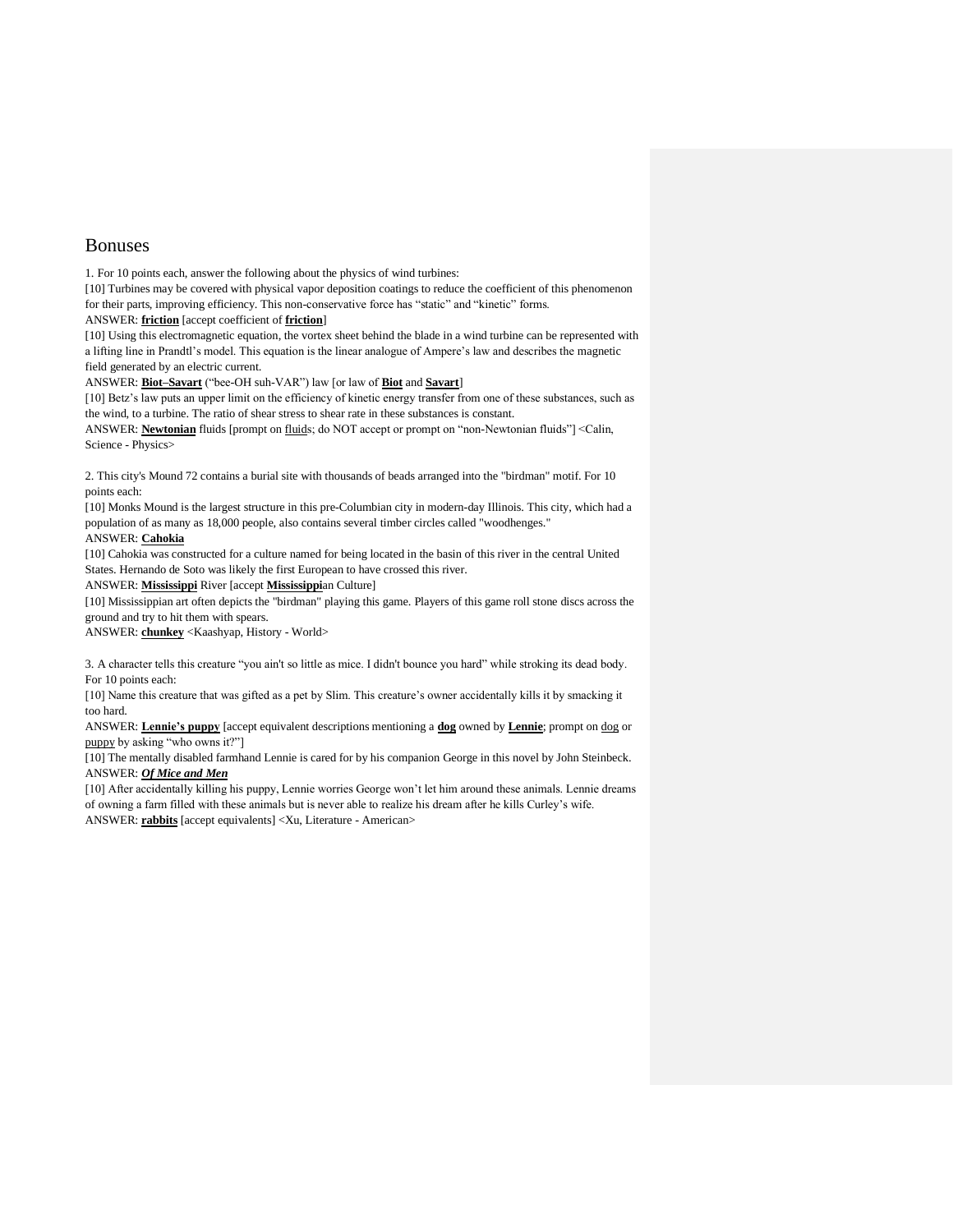4. The epistle to the Galatians records the apostle Paul's dismay that, during a theological dispute in this city, many of his companions refused to eat with uncircumcised Gentiles. For 10 points each:

[10] Name this early center of Christianity whose bishops included the apostolic father Ignatius. Historically, it was the center of the Maronite Church.

#### ANSWER: **Antioch** [or **Antiochia**, or **Antakya**]

[10] That dispute over circumcision took place between St. Paul and this man, also known as Cephas, who became Bishop of Antioch and later the first pope of Christianity.

ANSWER: Simon **Peter**

[10] This companion of Paul sided with Peter during the dispute over circumcision, even though he generally opposed the faction of Judaizers. Born Joseph, he accompanied Paul on many missions in the Greek world. ANSWER: **Barnabas** <Kanigicherla, Belief - Religion>

5. This politician described the principle of the "concurrent majority" in his *Disquisition on Government*. For 10 points each:

[10] Name this Vice President who anonymously published a "Exposition and Protest" named for his home state in response to an 1828 law.

#### ANSWER: John C. **Calhoun**

[10] The South Carolina Exposition and Protest was written as part of this event, in which South Carolina refused to enforce a high import tax nicknamed the "Tariff of Abominations"

ANSWER: **Nullification** Crisis

[10] Calhoun based his arguments for nullification on a series of resolutions named for these two states written by James Madison and Thomas Jefferson in response to the Alien and Sedition Acts. Name both. ANSWER: **Kentucky** and **Virginia** Resolutions <Wang, History - American>

6. The mad scene is a storied tradition in Italian opera. Name some operas featuring them for 10 points each: [10] One famous operatic mad scene is probably the one sung by the title Scottish woman of this Gaetano Donizetti opera. That mad scene begins with this opera's aria "Il dolce suono."

### ANSWER: *Lucia di Lammermoor* [accept just **Lucia**]

[10] This Vincenzo Bellini opera contains several moments in which Elvira descends into madness after being separated from her lover Lord Arturo Talbo, such as during her Act II aria "Vien, diletto, è in ciel la luna." ANSWER: *I Puritani* or *The Puritans*

[10] Lady Macbeth attempts to wash her hands of imagined blood in the mad scene "Una macchia è qui tuttora" from this Italian composer's operatic adaptation of *Macbeth*. He also wrote *Rigoletto* and *La Traviata*. ANSWER: Giuseppe Verdi <Prasad, Fine Arts - Other>

7. Henry More's *An Antidote Against Atheism* was written in this university in 1655. For 10 points each: [10] Name this university. Bertrand Russell helped develop the field of analytical philosophy here while lecturing at Trinity College.

## ANSWER: University of **Cambridge**

[10] More and his colleague Ralph Cudworth were part of a group of theologians and philosophers in this philosophical tradition started by Plotinus and Porphyry that emerged in the third century AD. It expanded on the ideas of the postulator of the theory of forms and the Republic.

ANSWER: **Neoplatonism** [prompt on "platonism"]

[10] In Plotinus' neoplatonism, a singular perfect entity known as "the One" starts creating the universe by initially emanating this material. It was first mentioned by Anaxagoras and roughly translates to "mind" or "intellect" ANSWER: **nous** <Nathan, Thought - Philosophy>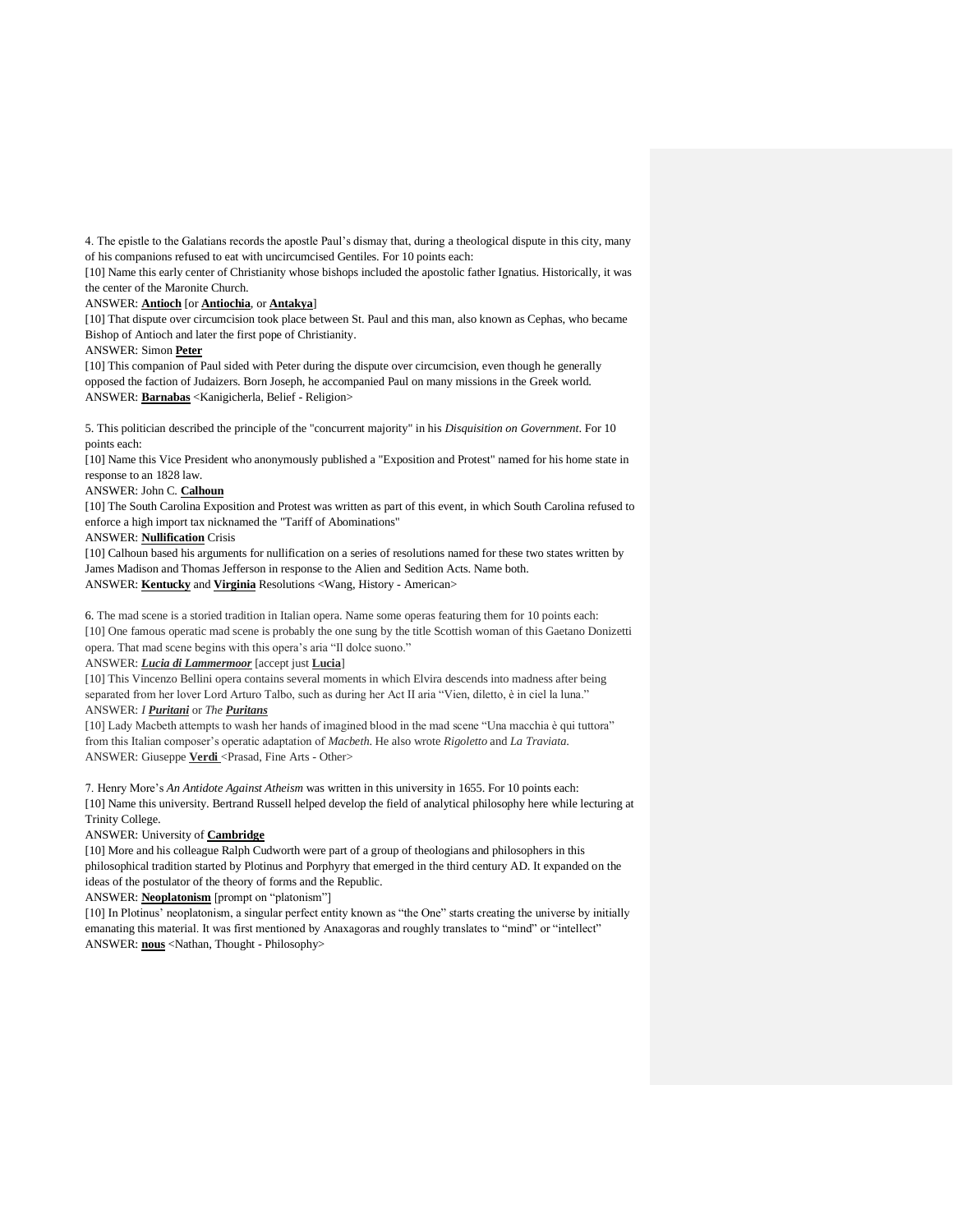8. For 10 points each, answer the following about industrial methods developed by Royal Dutch Shell: [10] The OMEGA process developed by Shell Global Solutions uses a silver catalyst to oxidize this simplest alkene to produce a glycol.

#### ANSWER: **ethylene** [or **ethene**]

[10] The Shell higher olefin process is used to produce alpha olefins via ethylene oligomerization using a catalyst of nickel complexed to one of these ligands whose most notable example is trisubstituted with phenyl groups.

ANSWER: **phosphine** [or triphenyl**phosphine**]

[10] Ethylene production plants can use a broad range of zeolite catalysts provided by Shell Catalysts & Technologies for use in this process in which petroleum is broken into lower weight molecules. ANSWER: **cracking** [accept hydro**cracking**] <Calin, Science - Chemistry>

9. A painting by Scottish artist Henry Raeburn is titled for Reverend Robert Walker performing this activity on Duddingston Loch. For 10 points each:

[10] Name this activity. William Grant stands with folded arms while partaking in this activity in a portrait by Gilbert Stuart.

### ANSWER: ice **skating**

[10] A group of children play on the ice in this artist's painting *Skating on the Mill Pond*. This American painter of lively rural scenes such as *Sugaring Off* began her career at the age of 78.

ANSWER: Grandma **Moses** [or Anna Mary Robertson **Moses**]

[10] Members of a village can be seen skating in the background as a group of men return with their dogs in this man's painting *The Hunters in the Snow*.

ANSWER: Pieter **Bruegel** the Elder <Li, Fine Arts - Visual>

10. In this essay, the author claims to feel a "distant kinship" with a helmsman who gives his master a "final disquieting look" after being impaled by a spear. For 10 points each:

[10] Name this essay which attacks Joseph Conrad as a "thoroughgoing racist" for his depiction of the title continent as an "antithesis of Europe".

## ANSWER: "An **Image of Africa**"

[10] Chinua Achebe's essay *An Image of Africa* addresses the legacy of colonialism by analyzing the negative stereotypes of Africa that appear in this Joseph Conrad novella narrated by Marlowe.

## ANSWER: *Heart of Darkness*

[10] *An Image of Africa* describes this person's omission of the length of the Great Wall of China as "astonishingly blind." A fictionalization of this person discusses the title 55 entities with a ruler in Italo Calvino's *Invisible Cities*. ANSWER: Marco **Polo** <Chen, Literature - World>

11. These animals lack the neurotransmitter substance P, which causes pain insensitivity. For 10 points each:

[10] Name these only eusocial mammals that include Damaraland and "naked" species.

ANSWER: **mole-rats** [accept Damaraland **mole-rat**s or naked **mole-rat**s]

[10] Prolonged inbreeding in naked mole-rat colonies causes a decrease in this quantity, which led to the evolution of the "disperer" role that avoids it. This quantity is the measure of an organism's ability to pass on its genes. ANSWER: **fitness**

[10] Kin selection in eusocial organisms can be described by this ecologist's rule which states that reproductive cost is less than relatedness coefficient times benefit gained.

ANSWER: William Donald **Hamilton** [or **Hamilton**'s rule] <Kanigicherla, Science - Biology>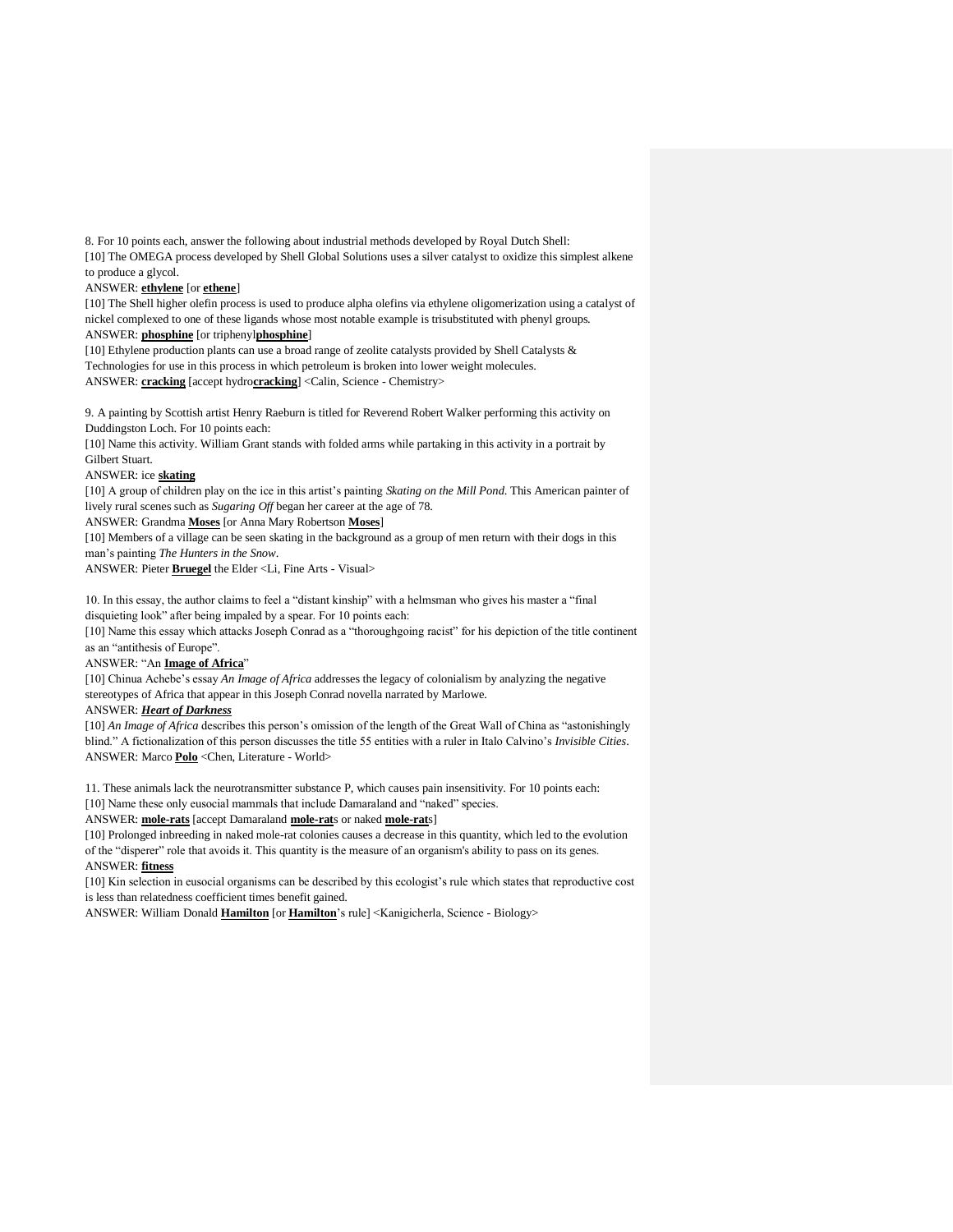12. This figure legendarily said that "at Rome, all things might be bought". For 10 points each:

[10] Name this King of Numidia who fought a namesake war with the Roman Republic. He was captured by Sulla in 107 BCE after being betrayed by his ally Boccus of Mauretania

ANSWER: **Jugurtha**

[10] Jugurtha's grandfather Massinissa supported Rome during the Second Punic War against this North African city.

ANSWER: **Carthage**

[10] After his capture, Jugurtha died of starvation in the Tullianum prison, which is also named after these people. This group of mercenaries' conflict with Syracuse led to the First Punic War.

ANSWER: **Mamertine**s [accept **Mamertine** Prison; accept **Sons of Mars**] <Kaashyap, History - Ancient>

13. One composer from this country established a music school in Ankara at the behest of Mustafa Kemal Ataturk after writing a viola concerto whose title translates as "The Swan Turner." For 10 points each:

[10] Name this home country of Paul Hindemith ("HIN-de-mit"), who was described as an "atonal noisemaker" by this country's Minister of Propaganda, Joseph Goebbels.

ANSWER: Nazi **Germany**

[10] Hindemith was supported by a letter titled "The Hindemith Case" by this conductor of the Berlin Philharmonic. He conducted Beethoven's ninth symphony for Hitler's birthday.

ANSWER: Wilhelm **Furtwängler** ("FURT-vong-ler")

[10] Furtwängler premiered a symphony based on Hindemith's banned opera *Mathis der Maler* about a person with this occupation. *Tosca*'s Mario Cavaradossi has this occupation.

ANSWER: a **painter** [or **artist**] <Prasad, Fine Arts - Auditory>

14. In order to save money, this man stops drinking tea at night and uses his landlady's candles instead of burning his own. For 10 points each:

[10] Name this character whose ghost assaults a "very important person" and steals a title garment made by the oneeyed tailor Petrovich.

ANSWER: **Akaky Akakievich** [accept either underlined name]

[10] Akaky Akakievich appears in "The Overcoat", a short story by this Russian author. This author also wrote "The Nose" and the play *The Inspector General*.

ANSWER: Nikolai **Gogol**

[10] Rudy Panko partially narrates this other Gogol story, in which Petro seeks a treasure buried under a red fern which only blooms on the title holy night.

ANSWER: "**St. John's Eve**" [or **Vecher nakanune Ivana** Kupala] <Zhang, Literature - European>

15. This man began a popular speaking tour in the United States in 1852, and a bust in the capitol building calls him the "Father of Hungarian Democracy". For 10 points each,

[10] Name this revolutionary who briefly served as Governor-General of Hungary until he was deposed by a Russian army.

ANSWER: Lajos **Kossuth** [or Louis **Kossuth**]

[10] Kossuth's revolution occurred during the "Spring of Nations" in this year, which also saw the overthrow of Louis-Philippe's July Monarchy

ANSWER: **1848** [accept Revolutions of 1848]

[10] The Spring of Nations also saw a revolution in this Bourbon kingdom in Southern Italy which was formed from the Kingdom of Naples and an island to its southwest. It was later conquered by Garibaldi's Expedition of the Thousand

ANSWER: Kingdom of the **Two Sicilies** [or Regno delle **Due Sicilie**; or Reino de las **Dos Sicilias** or Regno d' 'e **Ddoje Sicilie**; or **Regnu dî Dui Sicili**] <Kaashyap, History - European>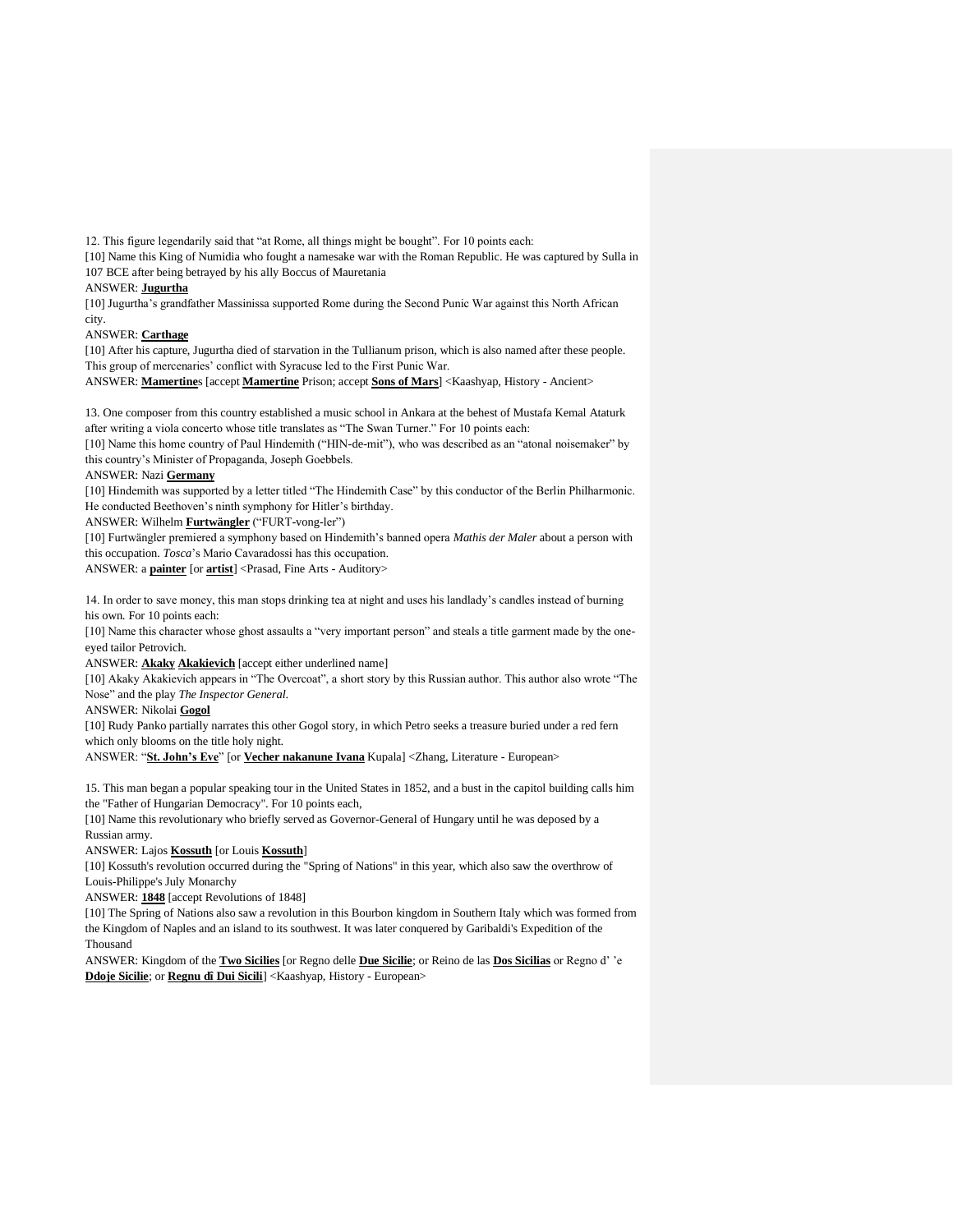16. The first ice core ever extracted from this lake was obtained in 2013, leading many to theorize that its conditions could resemble those of the oceans of Europa. For 10 points each:

[10] Name this largest subglacial lake in the world. It shares its name with a research station where the coldest ever land temperature was recorded.

ANSWER: Lake **Vostok** [accept **Vostok** station]

[10] Like the US, this country claims no territory in Antarctica, but operates research stations such as Vostok Station there. Also like the US, this country stakes claims in the Arctic, especially around the East Siberian Sea.

ANSWER: **Russia** [or **Russian Federation**, or **Rossiyskaya Federatsiya**]

[10] Lake Vostok was named after the lead ship of this man's Antarctic Expedition, who also names a sea west of the Antarctic Peninsula. This man, along with Mikhail Lazarev, was the first to sight Antarctica in 1820. ANSWER: Fabian Gottlieb Thaddeus von **Bellingshausen** <Nathan/Lian, Modern World - Geography>

17. Answer the following about the difficulties of dealing with cognitives biases in psychological research. For 10 points each:

[10] Double-blind experiments are designed to deal with this effect where a researcher may subconsciously influence the participants of an experiment to support their hypothesis.

ANSWER: **observer-expectancy effect** [accept logical equivalents including but not limited to **experimenterexpectancy effect**, **expectancy bias**, or **experimenter effect]**

[10] The observer-expectancy effect can be caused by this bias in which people tend to interpret or remember information in a way that supports their current beliefs.

ANSWER: **confirmation** bias

[10] This bias is a common experimental flaw because it leads researchers to compare the general population to a group of people that made it past a selection process, like staying in the study or obtaining life success. ANSWER: **survivorship** bias [or **survivor** bias, or **survival** bias] <Nathan, Thought - Social Science>

18. This god employs the Kitchen God and the God of Walls and Moats to check on human affairs. For 10 points each:

[10] Name this ruler who sits atop the bureaucracy of heaven. He is the chief deity in Daoist tradition.

## ANSWER: **Jade Emperor** [or **Yù Huáng**, or **Yù Dì**]

[10] One of the Jade Emperor's daughters is named for engaging in this activity and meets her lover, a cowherd, once a year on a celestial bridge. Arachne was turned into a spider for outperforming Athena at this activity.

ANSWER: **weaving** [or **weaver-girl**, or **Zhinü**; accept **spinning**]

[10] Among the ways of showing devotion to the Jade Emperor or to ancestors is by burning this stuff, particularly examples of this stuff with the Jade Emperor's image on it.

ANSWER: **joss** paper [or spirit **money**, or hell **money**, or ghost **money**, or **gold paper**, or **hell paper**, or **jīnzhǐ**, or **yīnsīzhǐ**, or **míng bì**; prompt on paper] <Kaashyap, Belief - Mythology>

19. The speaker of this poem describes a place where "the earl and countess lie in stone." For 10 points each: [10] Name this poem in which the speaker feels a "sharp tender shock" while viewing the title object. This poem ends by saying "What will survive of us is love."

### ANSWER: "An **Arundel Tomb**"

[10] This English poet wrote "An Arundel Tomb". He is more famous for a poem whose speaker states that "man hands on misery to man/it deepens like a coastal shelf' that also describes "fools in old-style hats and coats". ANSWER: Philip **Larkin** 

[10] Philip Larkin's poem "This Be the Verse" is named after this author's poem "Requiem". This author is more famous for describing the adventures of Jim Hawkins in the novel *Treasure Island.* ANSWER: Robert Louis **Stevenson** <Chen/Xu, Literature - British>

**Commented [1]:** from wcc: don't underline bias, as it's read in the question and implied in the answer